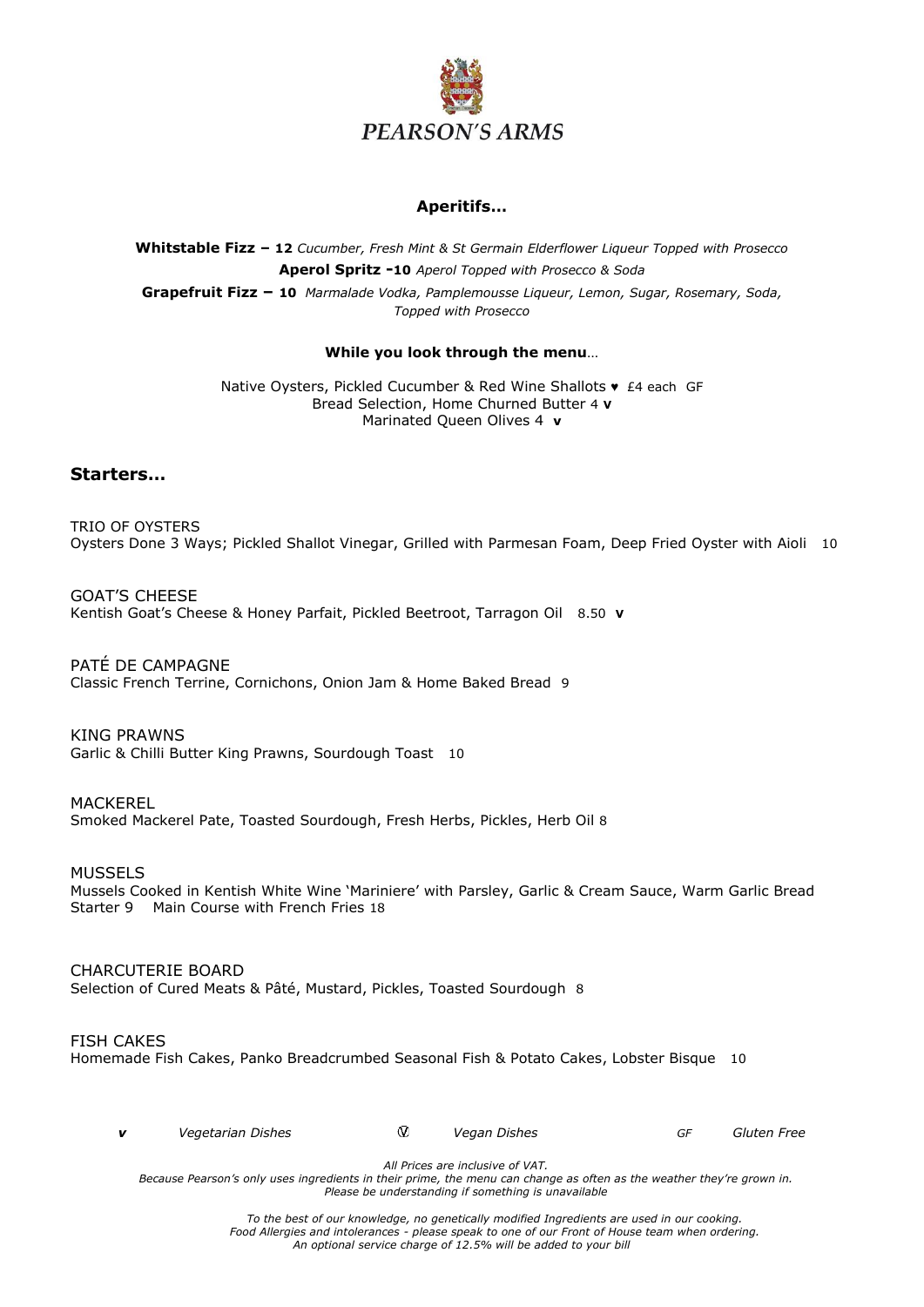

## **To Follow …**

## SCOTTISH SIRLOIN STEAK

32 Day Dry Aged on the bone, Sirloin served with Truffle Infused Triple Cooked Chips, Sweetcorn & Sautéed Beans and a choice of Red Wine Jus, Garlic and Herb Butter or Peppercorn Sauce 30

#### FISH & CHIPS

Deep Fried Whitstable Lager Battered Fish, Triple Cooked Chips, Crushed Peas, Tartare Sauce 17

#### LOBSTER

Half Native Lobster, Garlic Butter, French Fries, Summer Salad 22.50

#### VEGAN

Whitstable Lager Battered Courgette Flower, Onion & Mango Bhaji, Triple Cooked Chips, Crushed Peas, Vegan Mayo Tartare Sauce **v** 16

#### **CHICKEN**

Pan Roasted Chicken Supreme, Creamed Potatoes, Asparagus, Parmesan Foam, Toasted Buckwheat & Pistachio 18

#### PEARSON'S BOUILLABAISE

Seasonal Fish, King Prawns, Squid, New Potatoes, Samphire, Chorizo, Mussels & Saffron Chowder 22.50

#### SKATE WING

Pan Fried Skate Wing, Garlic & Caper Butter, Sauteed Jersey Royals, Buttered Kale & Samphire 19

#### CHILLED SEAFOOD PLATTER (To Share)

Smoked Salmon, Sea Bass Cured in Citrus & Chapel Down Bacchus Gin, Roll Mops, Mackerel Pâté, Fresh Native Oysters, Shell on Prawns, Ailoli, Lemon Mayo, Marie Rose Sauce, Red Wine Shallot Vinegar, Cucumber & Dill Pickle, Summer Salad & Bread Selection £25 pp ADD ½ Dressed Native Lobster £20

#### HOT SEAFOOD PLATTER (To Share)

King Prawns, Mussels 'Marinière', Catch of The Day, Squid, Whitebait, Fish Cakes with Lobster Bisque with French Fries, Summer Salad, Lemon Mayo, Ponzu Sauce with Cucumber & Mango & Bread Selection  $£25$  pp ADD  $\frac{1}{2}$  Native Lobster £20 £25 pp ADD ½ Native Lobster £20

#### **Side Dishes all at £4.75**

| Thin Chips            | Buttered Hispi Cabbage v     |
|-----------------------|------------------------------|
| Mixed Leaf Salad GF   | Chargrilled Sweetcorn Cobs v |
| Triple Cooked Chips v | Selection of Vegetables GF   |

|  | Vegetarian Dishes |  | Vegan Dishes |  | Gluten Free |
|--|-------------------|--|--------------|--|-------------|
|--|-------------------|--|--------------|--|-------------|

*All Prices are inclusive of VAT.*

*Because Pearson's only uses ingredients in their prime, the menu can change as often as the weather they're grown in. Please be understanding if something is unavailable*

> *To the best of our knowledge, no genetically modified Ingredients are used in our cooking. Food Allergies and intolerances - please speak to one of our Front of House team when ordering. An optional service charge of 12.5% will be added to your bill*